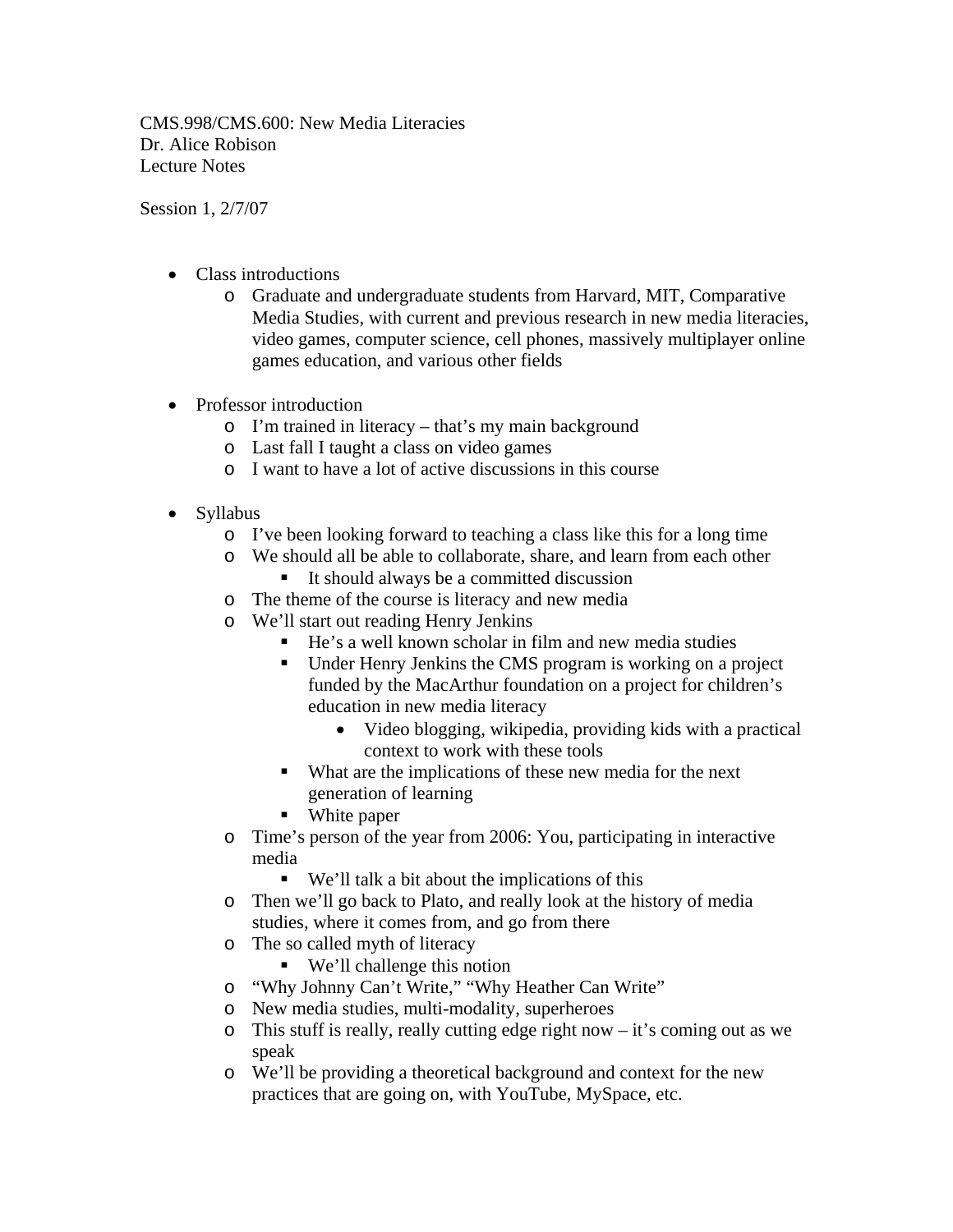- We need to understand and articulate *why* these things are interesting, not just *that* they're interesting
- o We'll start class each day with a video, clip, story, meme, etc, and discuss it
	- $\blacksquare$  (a meme is like a unit of cultural exchange, a viral social gene)
- We'll have a Facebook group as a class
	- o We'll exchange IM names, we can patch people in on video on occasion if you can't make it to class, or have a video conversation outside of class
	- o We'll use the facebook group to post the videos and other items that we use in class, so that we have a record
- YouTube video clip discussion
- Website example: some people in San Francisco who like to play WarCraft were looking for a roommate, and they posted a fun artistic ad on Craig's list with photos, WarCraft images, and a \$700 monthly "subscription" fee
- Class website
- There will be some people auditing the course, and coming in sometimes just for specific topics
- We'll talk about copyright, fair use, creative commons, etc
- Some useful websites on new media literacy
- How teachers and schools usually approach media literacy
	- o Often they see their role as mitigating and guarding the potential dangers and violence of these media for children
	- o We'll be calling that approach into question
- Looking at the syllabus, you can see how there are weeks called Learning Weeks, when there is no required reading
	- o You'll be required during those weeks to teach the class something about a new media literacy
	- o You'll be working collaboratively with another student
	- o You won't be expected to be on your own studying something you're not familiar with
	- o But you will be required to create a lesson plan that reflects on the theories of literacy that we're addressing in class, and teaches us something that we don't already know
	- o We need to ourselves use all of these new media and become personally literate in them
	- o The topic you choose could be theoretical, technical, practical, or otherwise